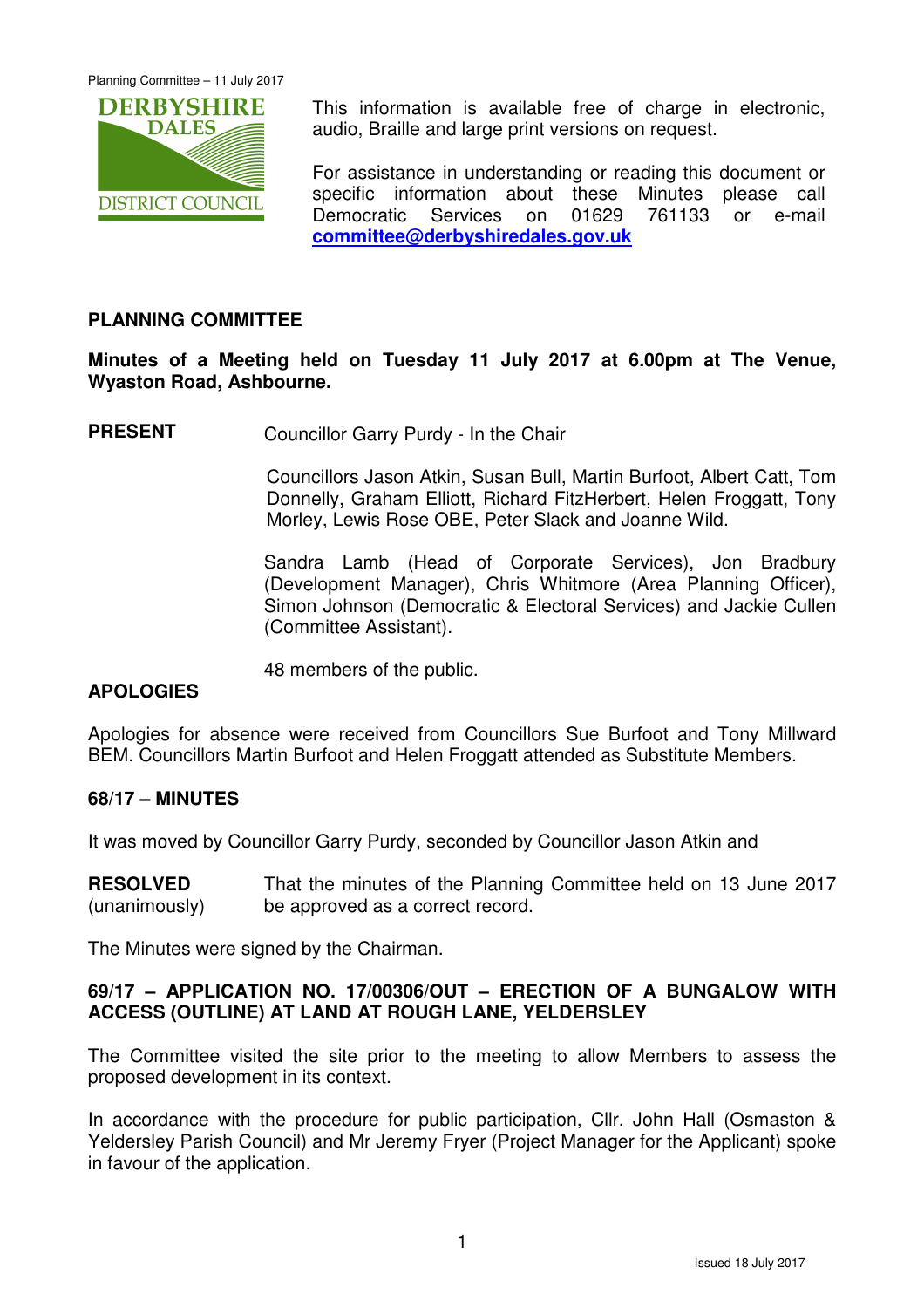It was moved by Councillor Albert Catt, seconded by Councillor Tony Morley and

**RESOLVED** (unanimously) That planning permission be refused for the reason set out in the report.

#### **Voting:**

| For                | 10 |
|--------------------|----|
| <b>Against</b>     | 3  |
| <b>Abstentions</b> | O  |

# **70/17 – APPLICATION NO. 17/00260/FUL – ERECTION OF FIVE BUNGALOWS AT LAND OFF MILL LANE, SHIRLEY**

The Committee visited the site prior to the meeting to allow Members to appreciate the proposed development in the context of its rural setting.

Correspondence received after publication of the agenda was distributed at the meeting. This comprised an amended site plan submitted by the Applicant's agent; a summary of a rebuttal statement that sought to address the concerns expressed in the Officer's report, and further representations from a local resident.

In accordance with the procedure for public participation, Cllr. Alvin Baker (Shirley Parish Council) commented on the application; Mr Guy Pattison (on behalf of Local Resident) spoke against the application; and Mr Jonathon Jenkin (Agent) spoke in favour of the application.

It was moved by Councillor Richard FitzHerbert, seconded by Councillor Tom Donnelly and

**RESOLVED** (unanimously) That planning permission be refused for the reason set out in the report.

# **71/17 – APPLICATION NO. 17/00092/REM – RESIDENTIAL DEVELOPMENT – RESERVED MATTERS APPLICATION FOR THE ERECTION OF 85 DWELLINGS AND ASSOCIATED WORKS (OUTLINE PERMISSION 15/00739/OUT) AT LAND OFF DERBY ROAD, DOVERIDGE**

The Committee visited the site prior to the meeting to allow Members to fully assess the impact of the development on the local environment.

Correspondence received after publication of the agenda was distributed at the meeting. This comprised further representations from local residents and a member of Doveridge Parish Council and Neighbourhood Plan Steering Group; comments from the Applicant in response thereto; a recommendation regarding updating condition 1 and an extra condition regarding the exterior walling materials, and an amendment to the list of plans to which any decision related in the advisory footnotes, as set out in the late correspondence.

In accordance with the procedure for public participation, Cllr Linda Priestley (Doveridge Parish Council) spoke against the application with particular reference to the Parish Council not having had sufficient time to discuss the application at a Parish Council meeting or to put forward their objection to the amended plans, and Ms Helen Bareford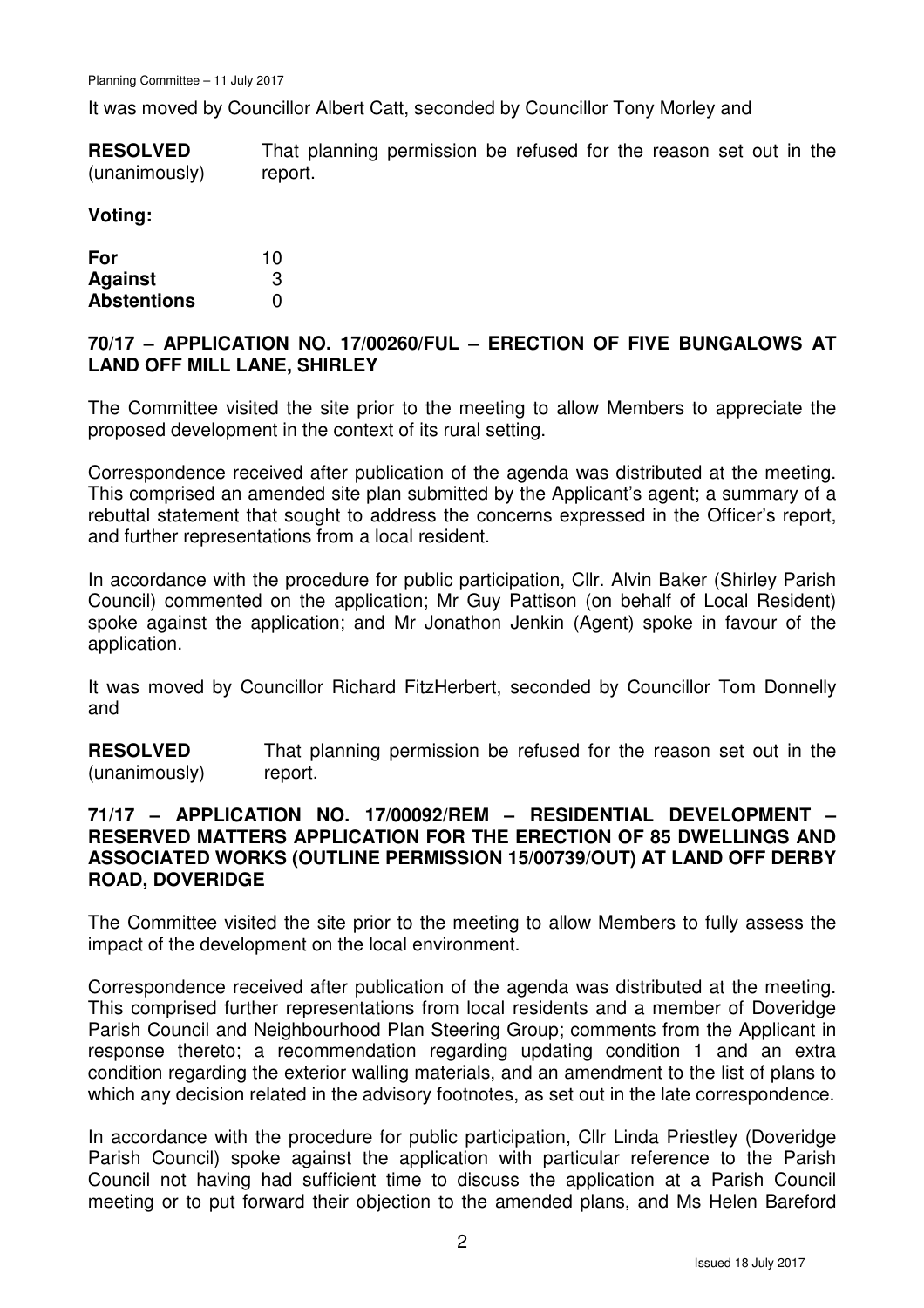(Applicant) spoke in favour of the application, confirming that the application was for 85 dwellings.

It was moved by Councillor Albert Catt, seconded by Councillor Lewis Rose OBE and

**RESOLVED** (unanimously) That this application be deferred until the next meeting of the Planning Committee for the following reason:

#### Reason:

To provide Doveridge Parish Council with the opportunity to submit further comments on the amended plan and for Officers to include these in their committee report.

#### **72/17 – APPLICATION NO. 17/00301/FUL – ERECTION OF SINGLE STOREY OFFICE BUILDING (USE CLASS A2) AT BANK TOP FARM, SQUASHLEY BANK, ROSTON**

The Committee visited the site prior to the meeting to allow Members to assess the impact of the development on the local environment.

In accordance with the procedure for public participation, Messrs Simon Luscombe and Jonathan Carr (local residents) and Mr Karl Davis (Applicant) spoke in favour of the application.

It was moved by Councillor Tony Morley, seconded by Councillor Richard FitzHerbert and

**RESOLVED** That planning permission be granted, subject to appropriate conditions, including ones to control the use and prevent severance of the business from the wider site for the following reason:

Reason:

That, on balance, the economic and social benefits of this development would outweigh the environmental concerns identified in the report and as such the scheme was considered to accord with the development plan, policy and guidance in the NPPF.

**For Against Abstentions** 12 1 0

**Voting:** 

#### **73/17 – APPLICATION NO. 17/00250/REM – APPROVAL OF RESERVED MATTERS – ERECTION OF 113 DWELLINGS (OUTLINE PERMISSION 15/00319/OUT) AT LEYS FARM, WYASTON ROAD, ASHBOURNE**

Councillor Jason Atkin left the meeting at 7.37pm prior to discussion of this item.

The Committee visited the site prior to the meeting to allow Members to fully assess the impact of the development on the local environment.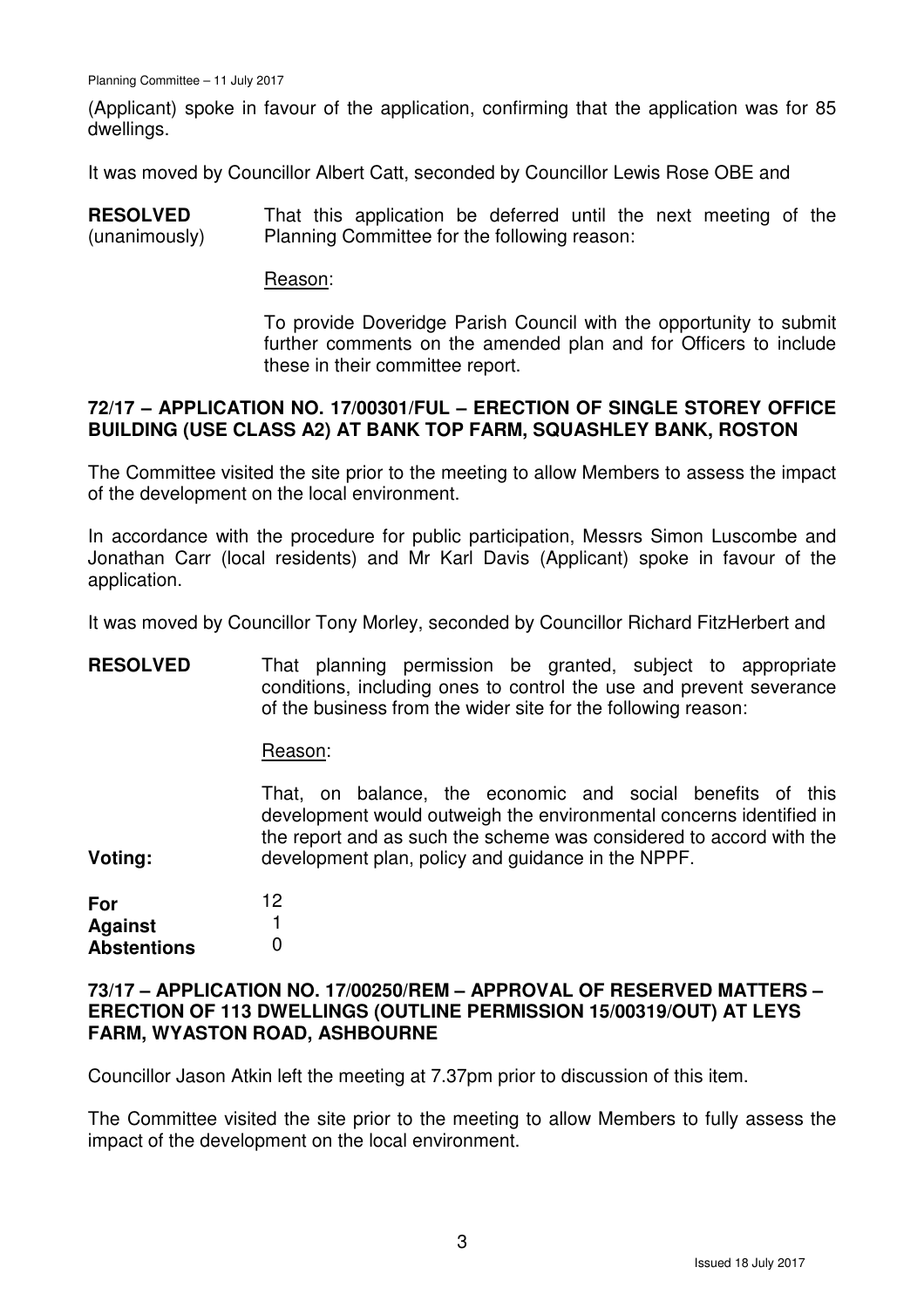Correspondence received after publication of the agenda was distributed at the meeting. This comprised amendments to paragraph 2.4 of the Officer's report, 'Details of the Application' which should read as follows:-

2.4 In addition to the Wyaston Road frontage the main change relates to the property types. At the northern end of the site opposite no's 15 and 17 Premier Avenue a series of three bungalows is proposed. The stand-off distance between no. 15 Premier Avenue and the nearest bungalow has been reduced slightly (by 1.2m) from the previously approved scheme. The remainder of the house types will be two storeys. A total of 11 house types are proposed, this has reduced from 19 in respect of the previous approval of reserved matters application.

It was also noted that the Applicant had sought to address to requirements of Conditions 1 and 2 set out in the Officer's report by providing samples of the materials to be used in the construction of the external surfaces of the proposed dwellings and garages, and had submitted a revised materials layout plan. In light of this, it was recommended that Conditions 1 and 2 be replaced with a single condition, as follows:-

1. The external surfaces of the dwellings and garages hereby approved shall be constructed in the materials set out on 'Materials Plan' numbered J088-100-05 Rev B received by the District Council on the  $10<sup>th</sup>$  July 2017 unless otherwise agreed in writing by the Local Planning Authority.

Members were advised that the revised materials layout plan referred to above did not include the finish of the windows or the omission of cladding to a certain house type.

It was moved by Councillor Tom Donnelly, seconded by Councillor Richard FitzHerbert and

**RESOLVED** (unanimously) That the approval of Reserved Matters be granted subject to the conditions set out in the report, including the consolidation of Conditions 1 and 2, as set out above.

# **74/17 – APPLICATION NO. 16/00872/OUT – OUTLINE APPLICATION FOR THE ERECTION OF UP TO 17 DWELLINGS (OUTLINE) AT LAND EAST OF LES ARDENNES, HULLAND WARD**

Correspondence received after publication of the agenda was distributed at the meeting. This comprised a response from the Strategic Planning Policy DCC regarding developer contributions and the applicant's comments thereon.

In accordance with the procedure for public participation, Cllr. Peter Birkbeck (Hulland Ward Parish Council) commented on the application and Mr Simon Lawson (Agent) spoke in favour of the application.

It was moved by Councillor Albert Catt, seconded by Councillor Peter Slack and

**RESOLVED** (unanimously) That planning permission be refused for reasons set out in the report.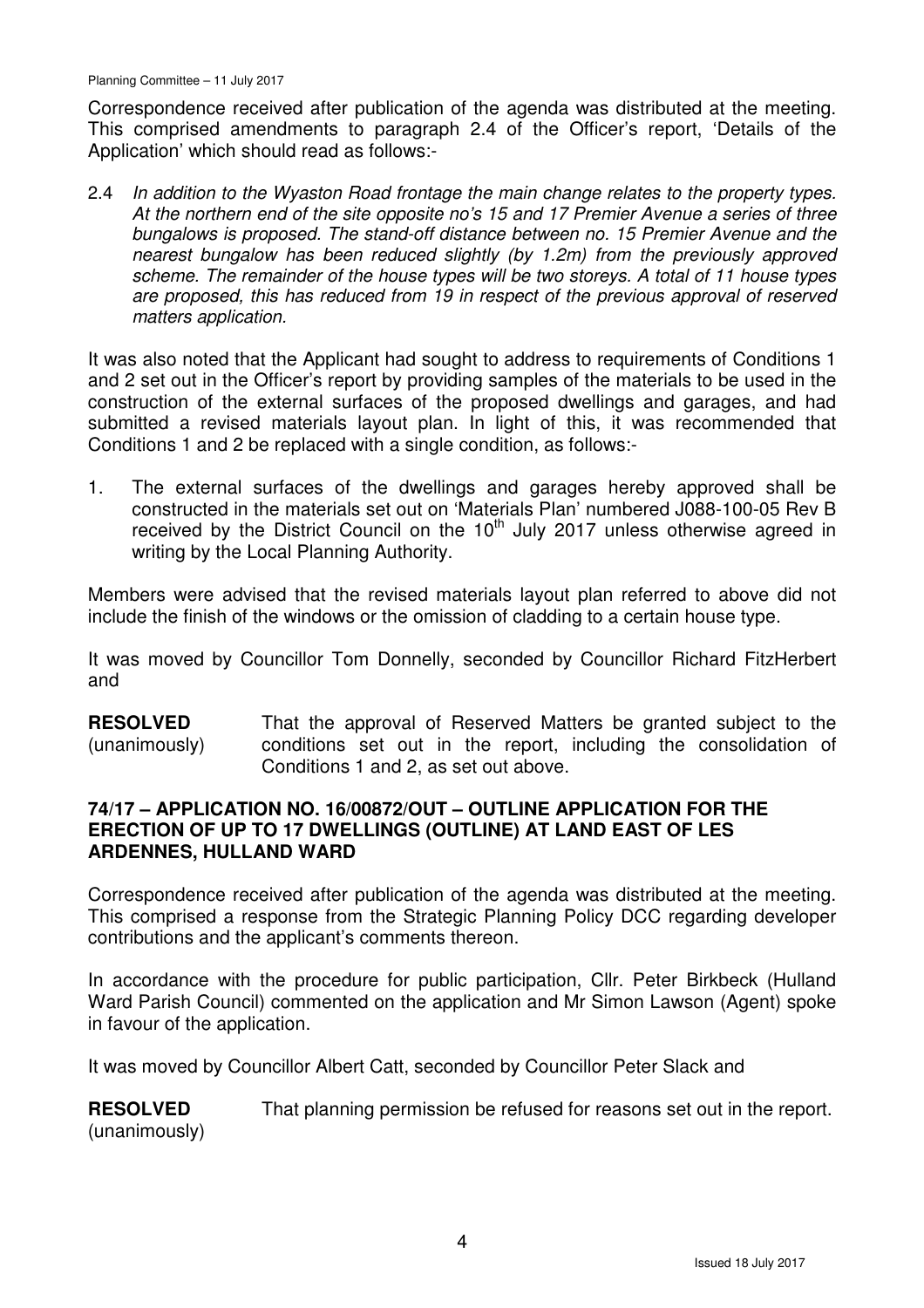# **75/17 – APPLICATION NO. 17/00026/OUT – RESIDENTIAL DEVELOPMENT OF UP TO 32 DWELLINGS WITH ACCESS AND ASSOCIATED WORKS (OUTLINE) AT LAND OFF MAIN ROAD, BRAILSFORD**

Correspondence received after publication of the agenda was distributed at the meeting. This comprised further representations from a local resident and member of Action Team Brailsford.

In accordance with the procedure for public participation, Mr Adam Day (representative of Applicant) spoke in favour of the application.

It was moved by Councillor Lewis Rose OBE, seconded by Councillor Peter Slack and

- **RESOLVED** That subject to the Applicant entering into an agreement under the provisions contained at section 106 of the Town and Country Planning Act 1990 to secure:
	- £2500 towards the monitoring of a travel plan;
	- £85,880.85 towards extending the teaching accommodation to facilitate 6 additional secondary places at Queen Elizabeth's Grammar School;
	- £37,255.80 towards extending the teaching accommodation to facilitate 2 additional post 16 places at Queen Elizabeth's Grammar School;
	- £68,394.06 towards extending the teaching accommodation to facilitate 6 primary school places at Brailsford CE Controlled Primary School;
	- £12,172.80 towards a capital project to accommodate additional patient numbers at the local GP practice, and;
	- The delivery of 30% of the units as affordable units on site or an offsite financial contribution of A x 0.3 x £25,450 (where A represents the total number of new homes to be delivered on site),

**Voting:**  outline planning permission be granted subject to the conditions and advisory footnotes as set out in the report, and conditions and advisory footnotes recommended by the Local Highway Authority presented to members at the committee meeting.

| For                | 11 |
|--------------------|----|
| <b>Against</b>     |    |
| <b>Abstentions</b> | O  |

The Chairman declared the motion carried.

# **76/17 – INFORMATION ON ACTIVE AND CLOSED ENFORCEMENT INVESTIGATIONS**

It was moved by Councillor Garry Purdy, seconded by Councillor Tom Donnelly and